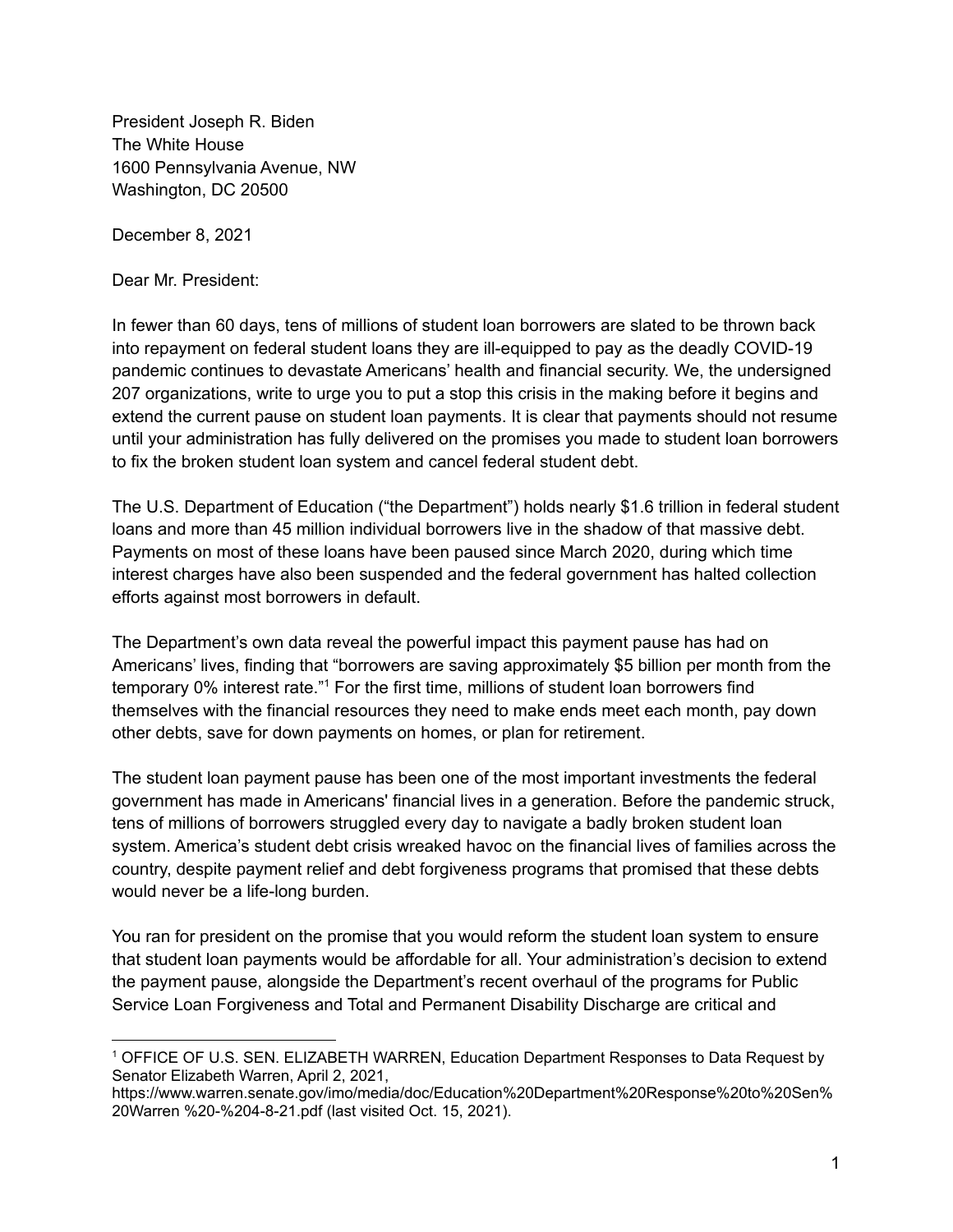welcome first steps. Right now, your administration has the opportunity to continue repairing the damage caused by policy failures at the federal and state level and decades of government mismanagement and industry abuses—an opportunity and an obligation that must be fulfilled before any action is taken to resume monthly student loan payments.

**It is critical that your administration continue to deliver on your promises made to student loan borrowers and their families before ending the pause in payments and collections.** Borrowers need immediate relief from the crushing burdens of massive student loan debt as the pandemic exacerbates financial strain for all Americans and throws existing racial disparities in wealth and educational attainment into especially stark relief.

The burden of student debt and the costs of our broken student loan system fall disproportionately on Black and Brown borrowers—those who, as a result of decades of racially discriminatory policies and practices that created and sustain the racial wealth and income gaps, most often lack the familial wealth necessary to avoid taking on student debt.<sup>2</sup> A growing body of evidence also demonstrates that these borrowers are disproportionately blocked from accessing existing avenues for debt relief enacted by Congress.<sup>3</sup>

Each day, we are met with new evidence that the student loan system is unable to meet the needs of student loan borrowers and our country. As 2021 draws to a close, we would like to remind you of a few of this year's examples of that failure:

- The National Consumer Law Center received data through FOIA showing that, as of January 2021, only 32 borrowers had successfully navigated the IDR repayment plans and received cancellation, out of more than 4 million with decades-old debts. 4
- The Education Department acknowledged a backlog of 175,000 applications for Public Service Loan Forgiveness—borrowers who may be forced to pay a student loan bill as they remain stuck in the government's red tape.<sup>5</sup> The recent announcement of the limited and temporary PSLF waiver does offer a new path to relief for some borrowers, but inconsistent servicer implementation of the new rules threatens its promise. 6

- <sup>3</sup> <http://protectborrowers.org/wp-content/uploads/2020/12/Delivering-on-Debt-Relief.pdf#page=10>; [https://papers.ssrn.com/sol3/papers.cfm?abstract\\_id=3712516](https://papers.ssrn.com/sol3/papers.cfm?abstract_id=3712516) .
- 5 <sup>4</sup>[https://protectborrowers.org/wp-content/uploads/2021/10/SBPC\\_Driving\\_Into\\_A\\_Dead\\_End.pdf](https://protectborrowers.org/wp-content/uploads/2021/10/SBPC_Driving_Into_A_Dead_End.pdf)

 $\overline{2}$ 

[https://www.responsiblelending.org/sites/default/files/nodes/files/research-publication/crl-quicksandstuden](https://www.responsiblelending.org/sites/default/files/nodes/files/research-publication/crl-quicksandstudent-debt-crisis-jul2019.pdf) [t-debt-crisis-jul2019.pdf.](https://www.responsiblelending.org/sites/default/files/nodes/files/research-publication/crl-quicksandstudent-debt-crisis-jul2019.pdf)

<sup>6</sup> [https://fsapartners.ed.gov/knowledge-center/library/electronic-announcements/2021-06-14/federal-student](https://fsapartners.ed.gov/knowledge-center/library/electronic-announcements/2021-06-14/federal-student-aid-posts-two-new-quarterly-portfolio-reports-fsa-data-center-and-highlights-recent-changes-public-service-loan-forgiveness-ea-id-general-21-40) [-aid-posts-two-new-quarterly-portfolio-reports-fsa-data-center-and-highlights-recent-changes-public-servic](https://fsapartners.ed.gov/knowledge-center/library/electronic-announcements/2021-06-14/federal-student-aid-posts-two-new-quarterly-portfolio-reports-fsa-data-center-and-highlights-recent-changes-public-service-loan-forgiveness-ea-id-general-21-40) [e-loan-forgiveness-ea-id-general-21-40](https://fsapartners.ed.gov/knowledge-center/library/electronic-announcements/2021-06-14/federal-student-aid-posts-two-new-quarterly-portfolio-reports-fsa-data-center-and-highlights-recent-changes-public-service-loan-forgiveness-ea-id-general-21-40)

[https://www.npr.org/2021/11/04/1051463060/student-loan-forgiveness-overhaul-fedloan-public-service-bor](https://www.npr.org/2021/11/04/1051463060/student-loan-forgiveness-overhaul-fedloan-public-service-borrowers) [rowers.](https://www.npr.org/2021/11/04/1051463060/student-loan-forgiveness-overhaul-fedloan-public-service-borrowers)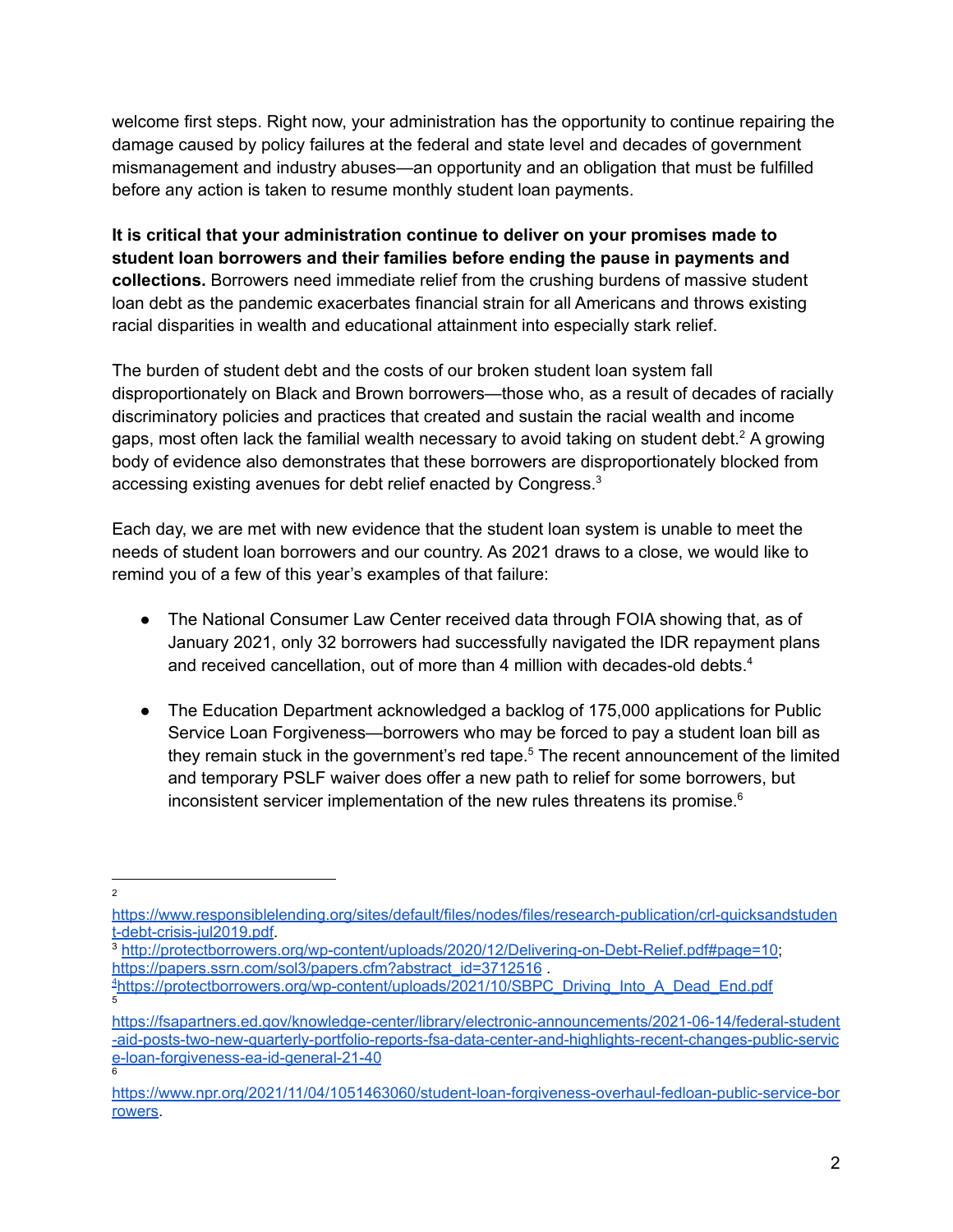• The Education Department also acknowledged a backlog of more than 128,000 applications for Borrower Defense discharges—the number of unprocessed claims for debt relief due to fraud by a school have climbed by more than 20,000 during the first months of the Biden administration. 7

These are just a few recent examples of how the student loan system is failing borrowers entitled to immediate debt relief under the law. The prospect of a hasty and reckless return to repayment should be cause for alarm.

That is because the companies responsible for managing this transition and the system itself have repeatedly proven unable to avoid widespread failures even when performing basic functions. For example, in two separate scandals at the height of the pandemic, the Education Department and its student loan contractors improperly garnished the wages of hundreds of thousands of people and damaged the credit reports of nearly five million others.<sup>8</sup>

There is a broad consensus among borrowers, advocates, industry, regulators, enforcement officials, and lawmakers that a rush to resume student loan payments is a recipe for disaster and will result in widespread confusion and distress for student loan borrowers. Before resuming payments on student loans, the Department of Education must undertake significant structural reforms; provide real, immediate relief; and cancel a significant amount of federal student debt. This will ensure that millions of borrowers don't remain trapped in a broken system just as the economy begins to recover.

**For the reasons outlined above, we strongly urge you to take immediate action to extend the current pause on student loan payments.** We look forward to supporting your administration as you take this necessary action and work to deliver on the promises made to student loan borrowers across the country.

Sincerely,

Student Borrower Protection Center Adasina Social Capital Affordable Homeownership Foundation, Inc. African American Ministers In Action Alaska PIRG Albuquerque Mennonite Church Alliance for Youth Action American Association of University Professors American Baptist Home Mission Society

<sup>8</sup> <sup>7</sup> <https://studentaid.gov/data-center/student/loan-forgiveness/borrower-defense-data>.

[https://www.studentloanborrowerassistance.org/lawsuit-against-devos-ends-fight-for-defaultedborrowers-c](https://www.studentloanborrowerassistance.org/lawsuit-against-devos-ends-fight-for-defaultedborrowers-continues/) [ontinues/;](https://www.studentloanborrowerassistance.org/lawsuit-against-devos-ends-fight-for-defaultedborrowers-continues/)[https://protectborrowers.org/the-student-loan-industry-failed-borrowers-duringthe-pandemic-eve](https://protectborrowers.org/the-student-loan-industry-failed-borrowers-duringthe-pandemic-even-more-than-we-knew-the-biden-administration-must-act/) [n-more-than-we-knew-the-biden-administration-must-act/](https://protectborrowers.org/the-student-loan-industry-failed-borrowers-duringthe-pandemic-even-more-than-we-knew-the-biden-administration-must-act/).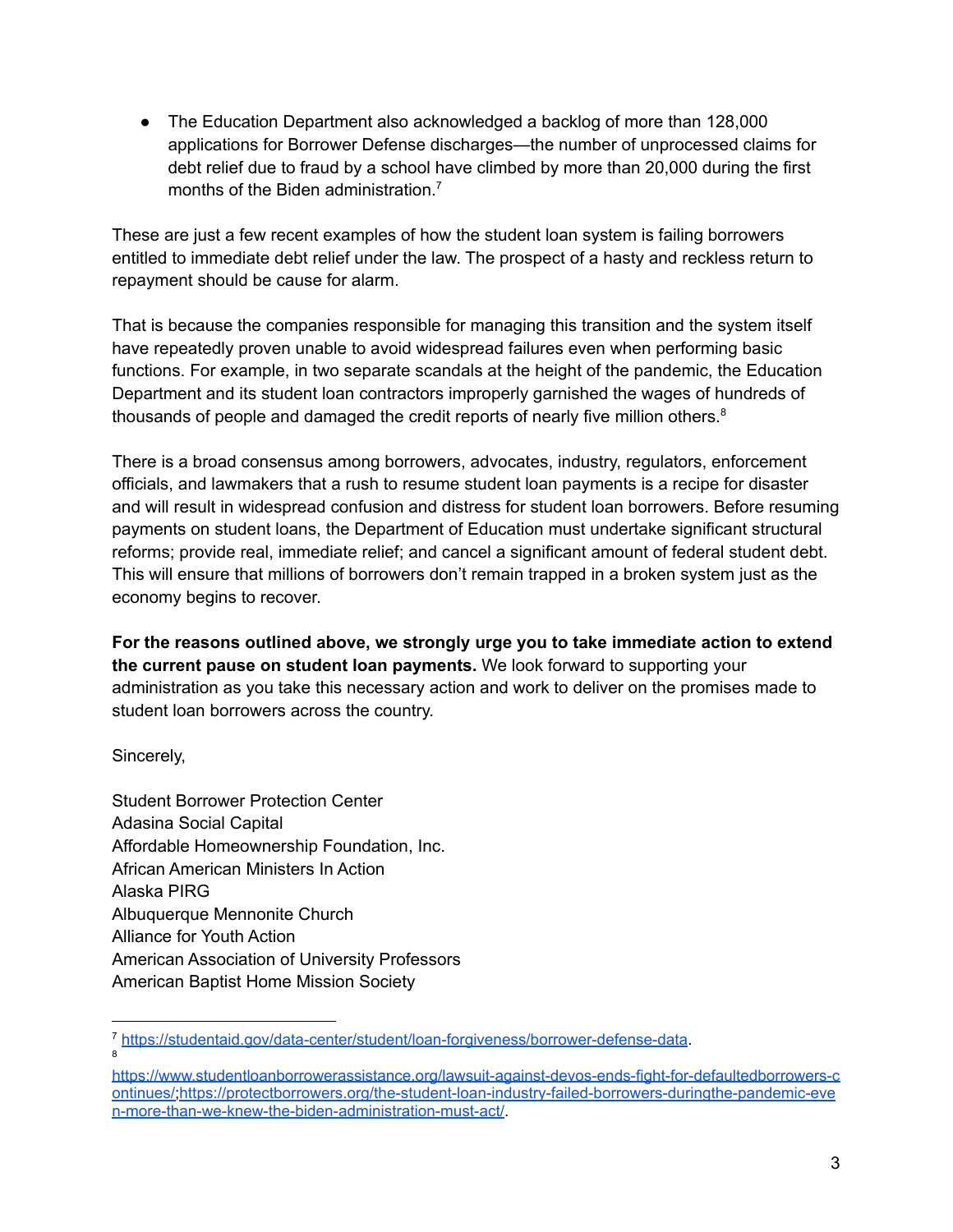American Civil Liberties Union American Federation of State, County and Municipal Employees (AFSCME) American Federation of Teachers American Federation of Teachers – Vermont American Psychological Association Americans for Financial Reform Association of Latino Administrators and Superintendents (ALAS) Association of Oncology Social Work Association of Young Americans (AYA) Bend the Arc: Jewish Action Blue Future California Alliance for Consumer Education (CACE) California Asset Building Coalition California Association of Nonprofits Californians for Economic Justice CAMEO - California Association for Micro Enterprise Opportunity Campaign for America's Future Campus Action for Democracy Carolina Jews for Justice Center for Economic Integrity Center for LGBTQ Economic Advancement & Research (CLEAR) Center for Responsible Lending Charlotte Center for Legal Advocacy Chicago Consumer Coalition Chicago Foundation for Women Civil Service Bar Association Columbia Consumer Education Council Communities for Our Colleges, WA Community Service Society of New York Consumer Federation of America Consumer Federation of California Consumers for Auto Reliability and Safety Council on Social Work Education Debt Collective Debt-Free MD, Inc. (Maryland) Economic Mobility Pathways (EMPath) Faith in Action Forward Montana Fossil Fuel Divest Harvard Fosterus Franciscan Action Network Fresno Building Healthy Communities Generation Hope Greenpeace USA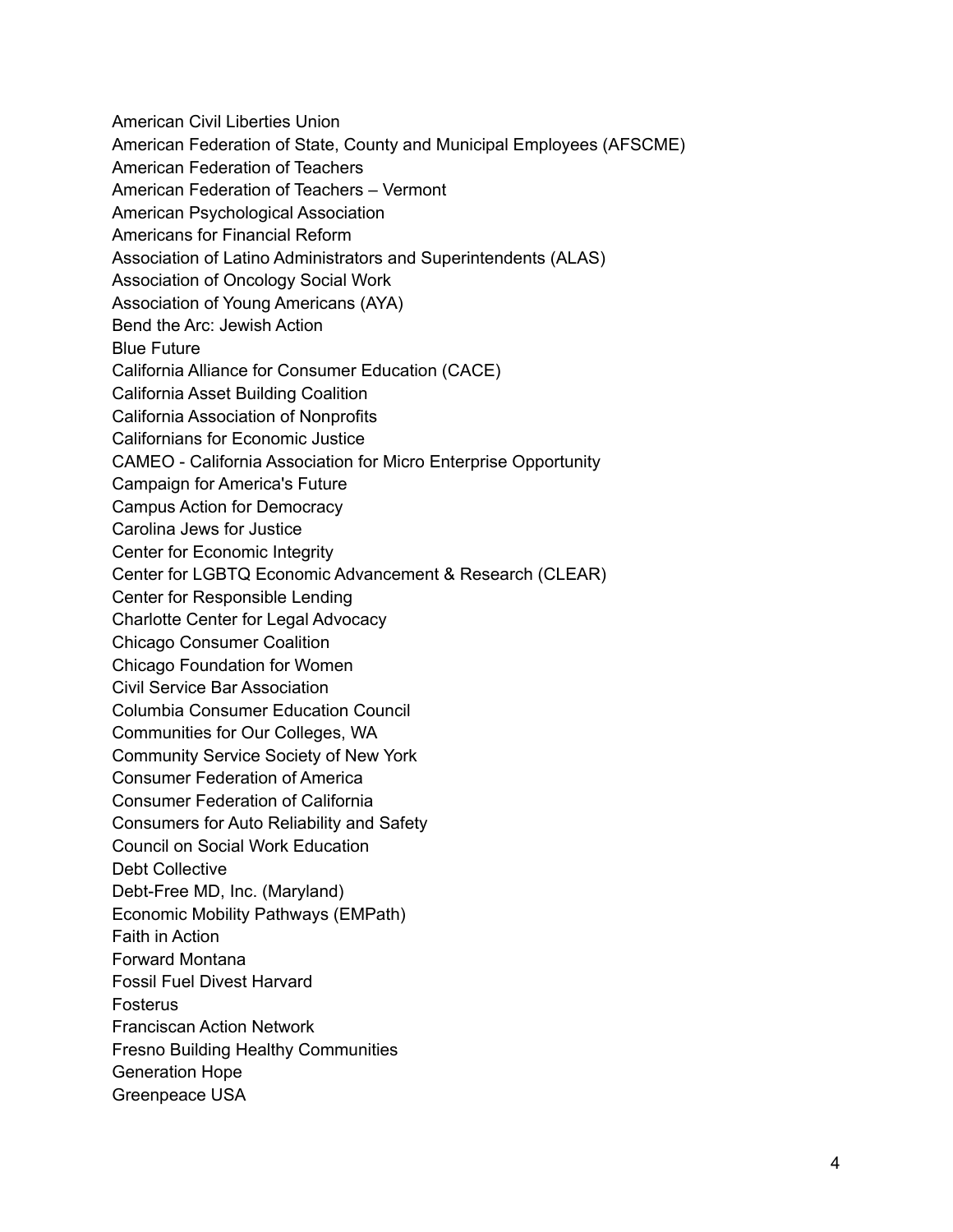HBCU Collective HEAL (Health, Environment, Agriculture, Labor) Food Alliance Hildreth Institute Hope Center for College, Community, and Justice at Temple University Housing and Economic Rights Advocates Indivisible Investor Advocates for Social Justice Jain Family Institute (JFI) JANUS LLC Kentucky Center for Economic Policy Land For Good League of United Latin American Citizens Legal Action Chicago Legal Aid at Work Legal Aid Foundation of Los Angeles Legal Aid Society of Milwaukee Louisiana Budget Project Maine Center for Economic Policy Mainers for Accountable Leadership Action Maryland Consumer Rights Coalition Massachusetts Affordable Housing Alliance Media Voices for Children Minority Veterans of America Mississippi Center for Justice Mobilization for Justice NAACP, Youth & College National Action Network National Association of Consumer Advocates National Association of Graduate-Professional Students National Association of Pediatric Nurse Practitioners National Association of Social Workers National Association of Social Workers – Alabama Chapter National Association of Social Workers – Alaska Chapter National Association of Social Workers – Arizona Chapter National Association of Social Workers – Arkansas Chapter National Association of Social Workers – California Chapter National Association of Social Workers – Colorado Chapter National Association of Social Workers – Connecticut Chapter National Association of Social Workers – DC Metro Chapter National Association of Social Workers – Delaware Chapter National Association of Social Workers – Florida Chapter National Association of Social Workers – Georgia Chapter National Association of Social Workers – Guam Chapter National Association of Social Workers – Hawai'i Chapter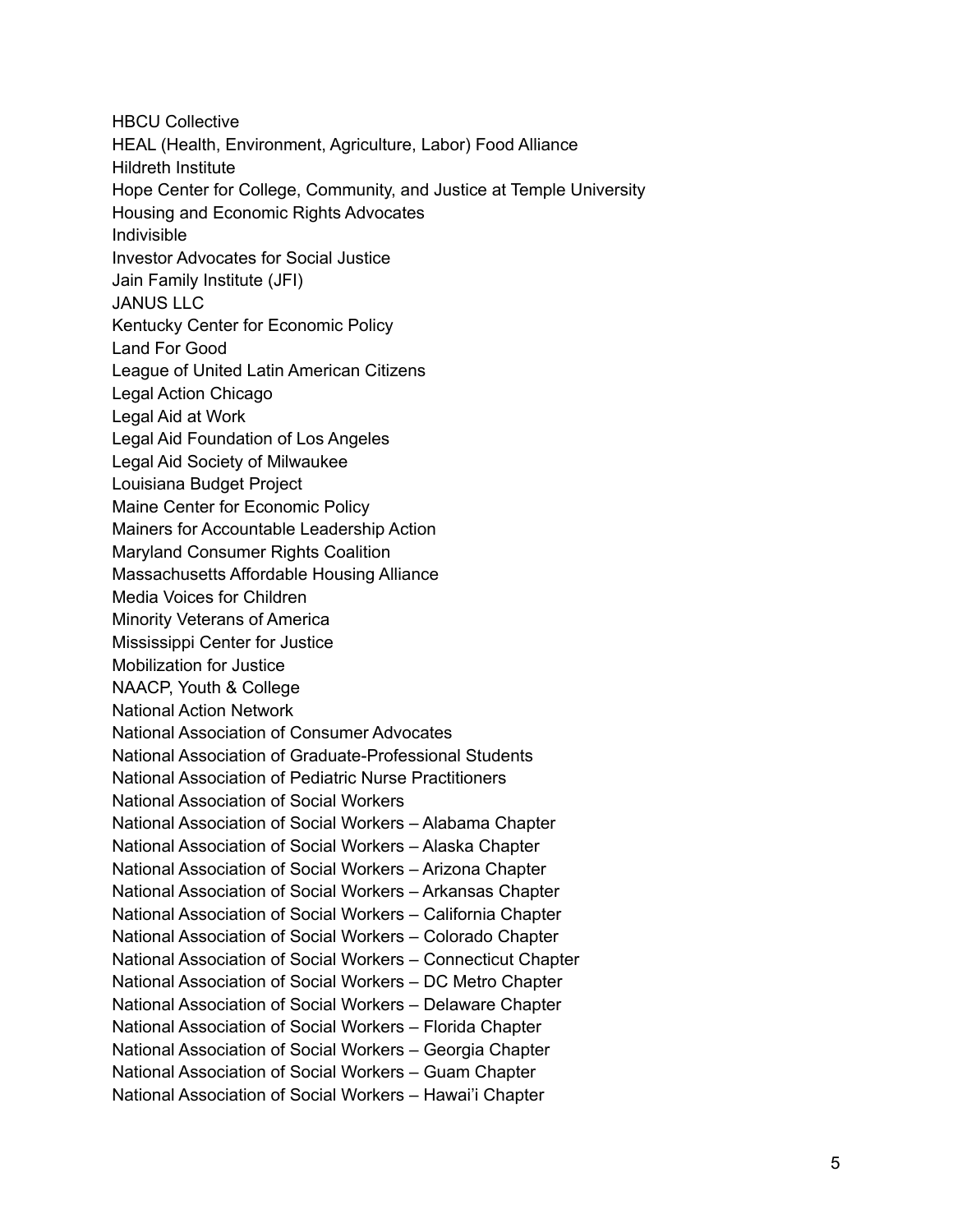National Association of Social Workers – Idaho Chapter National Association of Social Workers – Illinois Chapter National Association of Social Workers – Indiana Chapter National Association of Social Workers – Iowa Chapter National Association of Social Workers – Kentucky Chapter National Association of Social Workers – Louisiana Chapter National Association of Social Workers – Maine Chapter National Association of Social Workers – Maryland Chapter National Association of Social Workers – Massachusetts Chapter National Association of Social Workers – Michigan Chapter National Association of Social Workers – Mississippi Chapter National Association of Social Workers – Missouri Chapter National Association of Social Workers – Montana Chapter National Association of Social Workers – Nebraska Chapter National Association of Social Workers – Nevada Chapter National Association of Social Workers – New Hampshire Chapter National Association of Social Workers – New Jersey Chapter National Association of Social Workers – New Mexico Chapter National Association of Social Workers – New York City Chapter National Association of Social Workers – New York State Chapter National Association of Social Workers – North Carolina Chapter National Association of Social Workers – North Dakota Chapter National Association of Social Workers – Ohio Chapter National Association of Social Workers – Oklahoma Chapter National Association of Social Workers – Oregon Chapter National Association of Social Workers – Pennsylvania Chapter National Association of Social Workers – South Carolina Chapter National Association of Social Workers – South Dakota Chapter National Association of Social Workers – Texas Chapter National Association of Social Workers – Tennessee Chapter National Association of Social Workers – Utah Chapter National Association of Social Workers – Vermont Chapter National Association of Social Workers – Virginia Chapter National Association of Social Workers – Washington Chapter National Association of Social Workers – West Virginia Chapter National Association of Social Workers – Wisconsin Chapter National Association of Social Workers – Wyoming Chapter National Consumer Law Center (on behalf of its low-income clients) National Disability Rights Network (NDRN) National Education Association National Equality Action Team (NEAT) National League for Nursing National Sustainable Agriculture Coalition National Treasury Employees Union (NTEU) Chapter 335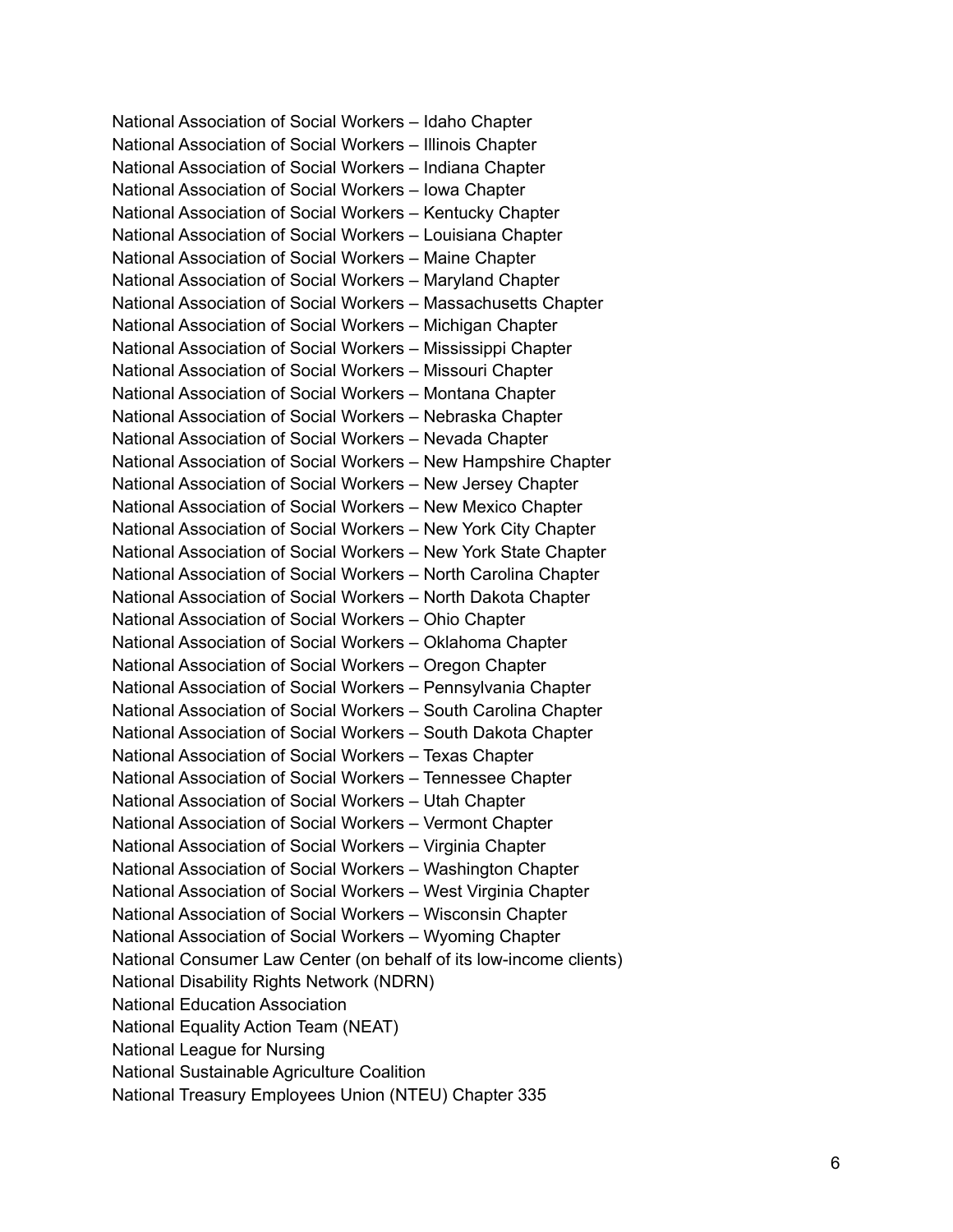National Young Farmers Coalition Navigate Student Loans New Era Colorado New Hampshire Youth Movement New Jersey Citizen Action New Mexico Crisis and Access Line New York Legal Assistance Group New York Public Interest Research Group (NYPIRG) New Yorkers for Responsible Lending Coalition NextGen California Nonprofit Professional Employees Union, IFPTE Local 70 North Carolina Coalition for Responsible Lending OCA - Asian Pacific American Advocates Ohio Student Association Our Revolution PAPSA ParentsTogether Partnership for College Completion People's Parity Project Physician Assistant Education Association Progressive Change Campaign Committee Protect All Children's Environment Public Citizen Public Counsel Public Good Law Center Public Higher Education Network of Massachusetts (PHENOM) Public Justice Center Public Law Center Rachel Carson Council Rise Saint Paul's Baptist Church San Francisco Office of Financial Empowerment Service Employees International Union (SEIU) Service Employees International Union Local 500 Service Employees International Union Local 509 Sisters of St. Francis of Philadelphia Southern Echo Inc. **SparkAction** State of New Mexico Student Action Student Debt Crisis Center (SDCC) **TEHope** The Arc of the United States The Collaborative